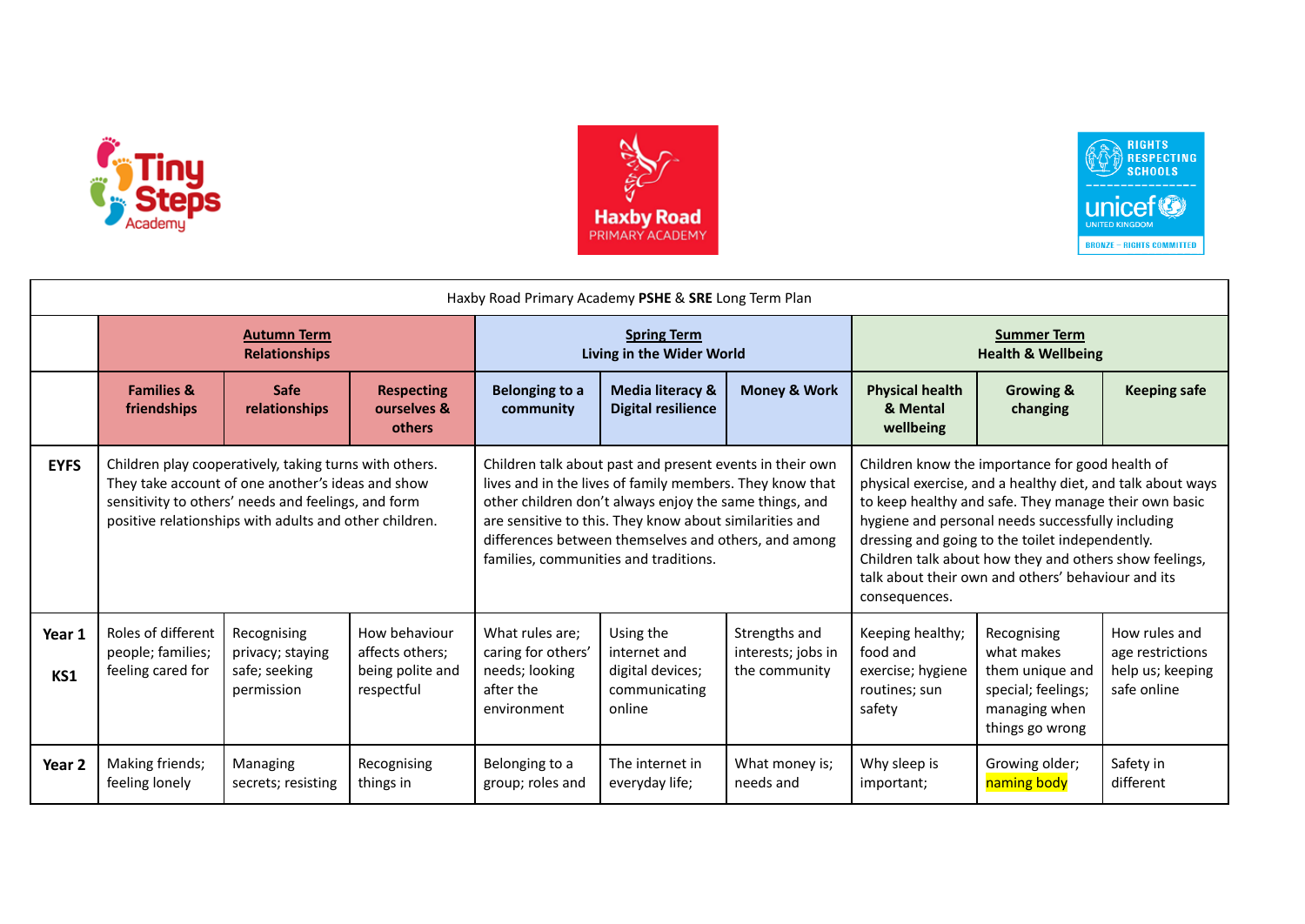| KS1            | and getting help                                    | pressure and<br>getting help;<br>recognising<br>hurtful<br>behaviour                                  | common and<br>differences;<br>playing and<br>working<br>cooperatively;<br>sharing opinions                    | responsibilities;<br>being the same<br>and different in<br>the community       | online content<br>and information                                                               | wants; looking<br>after money                                                                                      | medicines and<br>keeping healthy;<br>keeping teeth<br>healthy;<br>managing<br>feelings and<br>asking for help | parts; moving<br>class or year                                                                                                            | environments;<br>risk and safety at<br>home;<br>emergencies                                               |
|----------------|-----------------------------------------------------|-------------------------------------------------------------------------------------------------------|---------------------------------------------------------------------------------------------------------------|--------------------------------------------------------------------------------|-------------------------------------------------------------------------------------------------|--------------------------------------------------------------------------------------------------------------------|---------------------------------------------------------------------------------------------------------------|-------------------------------------------------------------------------------------------------------------------------------------------|-----------------------------------------------------------------------------------------------------------|
| Year 3<br>LKS2 | What makes a<br>family; features<br>of family life  | Personal<br>boundaries;<br>safely<br>responding to<br>others; the<br>impact of hurtful<br>behaviour   | Recognising<br>respectful<br>behaviour; the<br>importance of<br>self-respect;<br>courtesy and<br>being polite | The value of<br>rules and laws;<br>rights, freedoms<br>and<br>responsibilities | How the internet<br>is used; assessing<br>information<br>online                                 | Different jobs<br>and skills; job<br>stereotypes;<br>setting personal<br>goals                                     | Health choices<br>and habits; what<br>affects feelings;<br>expressing<br>feelings                             | Personal<br>strengths and<br>achievements;<br>managing and<br>reframing<br>setbacks                                                       | Risks and<br>hazards; safety in<br>the local<br>environment and<br>unfamiliar places                      |
| Year 4<br>LKS2 | Positive<br>friendships,<br>including online        | Responding to<br>hurtful<br>behaviour;<br>managing<br>confidentiality;<br>recognising risks<br>online | Respecting<br>differences and<br>similarities;<br>discussing<br>difference<br>sensitively                     | What makes a<br>community;<br>shared<br>responsibilities                       | How data is<br>shared and used                                                                  | Making decisions<br>about money;<br>using and<br>keeping money<br>safe                                             | Maintaining a<br>balanced<br>lifestyle; oral<br>hygiene and<br>dental care                                    | Personal<br>identity;<br>recognising<br>individuality and<br>different<br>qualities; mental<br>wellbeing                                  | Medicines and<br>household<br>products; drugs<br>common to<br>everyday life                               |
| Year 5<br>UKS2 | Managing<br>friendships and<br>peer influence       | Physical contact<br>and feeling safe                                                                  | Responding<br>respectfully to a<br>wide range of<br>people;<br>recognising<br>prejudice and<br>discrimination | Protecting the<br>environment;<br>compassion<br>towards others                 | How information<br>online is<br>targeted;<br>different media<br>types, their role<br>and impact | Identifying job<br>interests and<br>aspirations; what<br>influences career<br>choices;<br>workplace<br>stereotypes | Healthy sleep<br>habits; sun<br>safety;<br>medicines,<br>vaccinations,<br>immunisations<br>and allergies      | <b>Physical and</b><br>emotional<br>changes in<br>puberty; externa<br>genitalia;<br>personal hygiene<br>routines; support<br>with puberty | Keeping safe in<br>different<br>situations,<br>including<br>responding in<br>emergencies and<br>first aid |
| Year 6         | Attraction to<br>others; romantic<br>relationships; | Recognising and<br>managing<br>pressure;                                                              | Expressing<br>opinions and<br>respecting other                                                                | Valuing diversity;<br>challenging<br>discrimination                            | Evaluating media<br>sources; sharing<br>things online                                           | Influences and<br>attitudes to<br>money; money                                                                     | What affects<br>mental health<br>and ways to take                                                             | <b>Human</b><br>reproduction<br>and birth;                                                                                                | Keeping personal<br>information safe;<br>regulations and                                                  |